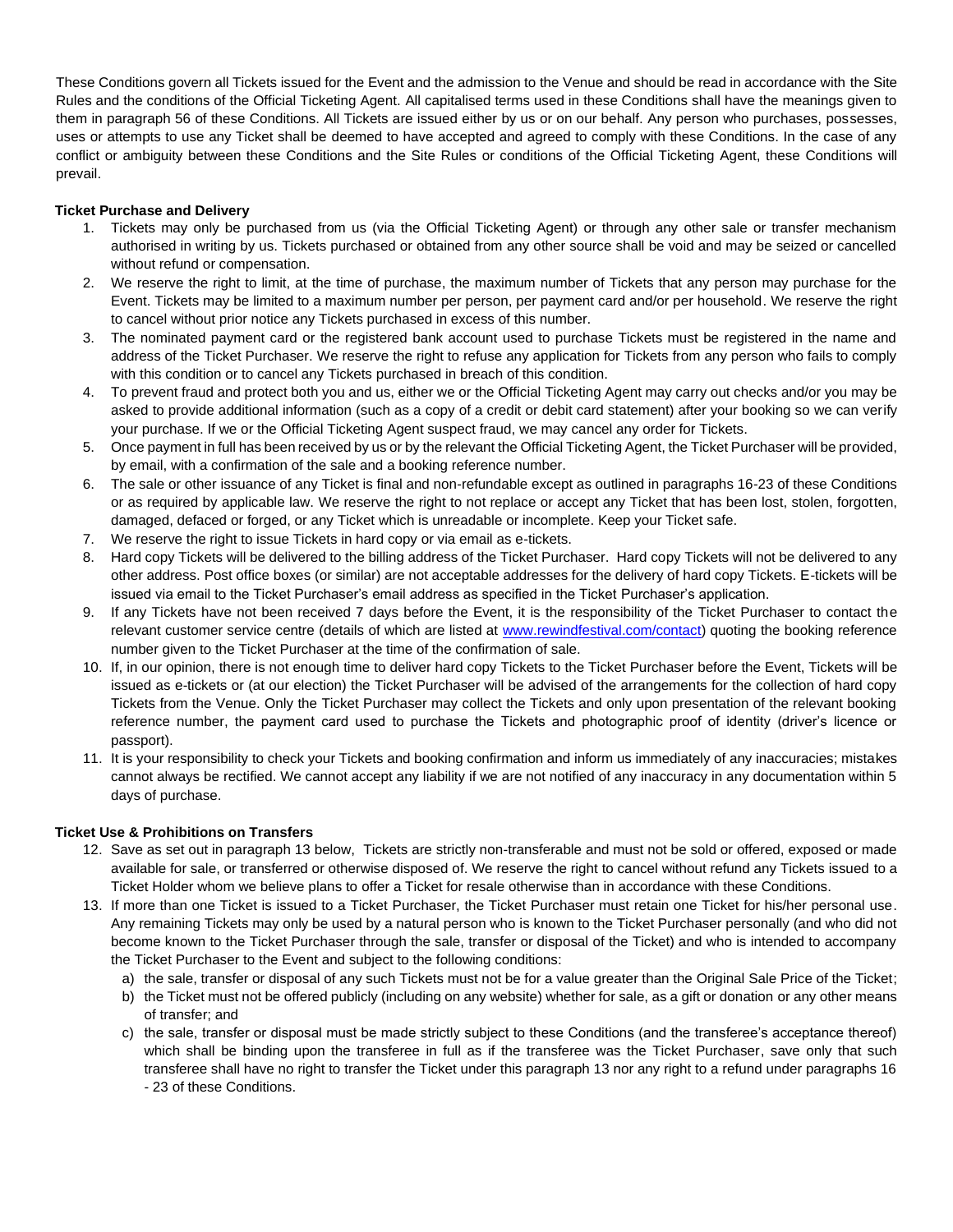- 14. Notwithstanding paragraph 13 above, it is an essential condition of the issuance of each and every Ticket and the right of admission to the Venue that, the Ticket must not be:
	- a) transferred, used or otherwise disposed of in the course of any business or for the purpose of facilitating a third party's business;
	- b) transferred, used or otherwise disposed of:
		- i. in relation to any promotional or commercial purpose (including any competition, advertising, promotion, auction or as a prize in any competition or sweepstake, whether for a business or a charity or otherwise); or
		- ii. to enhance the demand for any other goods or services;
	- c) transferred or otherwise disposed of to any person who agrees to buy any good(s) or service(s) in return for the Ticket; and/or
	- d) combined with any other good(s) or service(s) (including as part of any hospitality, accommodation or travel package or service),

in each case without our prior written approval.

15. Any Ticket offered for sale, sold, transferred, used or disposed of in breach of paragraphs 12, 13 or 14 of these Conditions may be cancelled and any person seeking to use the Ticket may be refused admission to or be evicted from the Venue without refund or compensation and may also be liable to legal action, even if the Ticket Holder did not have prior notice of these Conditions or the breach thereof.

### **Refunds & Cancellation**

- 16. Tickets are sold subject to our right to alter or vary the published Event programme without notification which may result in changes to the performance line-up, playing times or any other aspect of the Event. We reserve all rights in this regard. Any published start times of a performance at the Event are estimates and subject to change. We shall not be liable for any change of a published start time or change to the artists scheduled to perform. No scheduled acts may be considered as headline acts regardless of their relative fame or prominence in the billing and so cancellation by an artist or performer will not entitle you to a refund.
- 17. We reserve the right to make alterations to the time, date, duration and Venue of the Event or other details governed by any Ticket in the event of unforeseen or other circumstances, including (without limitation), Force Majeure, safety and security concerns or decisions from any Authorised Person or other competent authority. In the event of such alteration, neither we nor the Official Ticketing Agent will be liable to the Ticket Holder or any other person for any costs, expenses or other losses resulting from such alteration, except to the extent set out in paragraph 20 of these Conditions.
- 18. As soon as possible after we become aware of postponement, rescheduling or cancellation of the Event, all available information will be posted on www.rewindfestival.com but it is the responsibility of the Ticket Holder to ascertain whether the Event has been postponed, rescheduled or cancelled and any new dates, times, and venue.
- 19. A Ticket will not be exchanged or refunded if:
	- a) after the Event has started, it is stopped for any reason and is not completed the same day;
	- b) on any day of the Event, the start time is delayed for any reason;
	- c) the start time (but not the date) of the Event changes after the date the Ticket was purchased; or d) the Ticket is used for entry into the Venue.
- 20. We shall only be required to refund a Ticket Purchaser (on application by the Ticket Purchaser) with the Face Value of the relevant Ticket, in the following circumstances:
	- a) if the Event is cancelled before the Event has started;
	- b) if the Ticket is for an Event which is postponed before the Event has started and the Event is rescheduled to another date (whether at the Venue or at a different venue) subject to the Ticket Purchaser's election under paragraph 21 of these Conditions; or
	- c) if the Ticket Purchaser is otherwise entitled to a refund under applicable law.
- 21. If the Event is postponed before the Event starts and the Event is rescheduled to another date (whether at the Venue or at a different venue), the Ticket Holder may elect to either:
	- a) use the existing Ticket for the rescheduled Event if the Event is rescheduled for another date but at the Venue; or
	- b) if the Event is rescheduled to a different venue and there are insufficient Tickets available, or the Ticket Holder is unable to attend any rescheduled Event (whether at the Venue or at a different venue), the Ticket Purchaser shall be entitled to apply for a refund pursuant to sub-paragraph 20.b) of these Conditions.
- 22. We shall not be required to refund any fees or charges paid in addition to the Face Value of the Ticket (for example, any Handling Fee or postage or courier charges) except where required by applicable law. No interest or costs will be payable in respect of any monies refunded.
- 23. Where paragraph 20 of these Conditions applies, only the original Ticket Purchaser may apply for a refund. If we initiate a
- refund process under sub-paragraphs 20.a), 20.b) or 20.c) of these Conditions, the Ticket Purchaser will be advised of the process and the prescribed deadline for refund applications through the media or via direct communication within 10 working days of the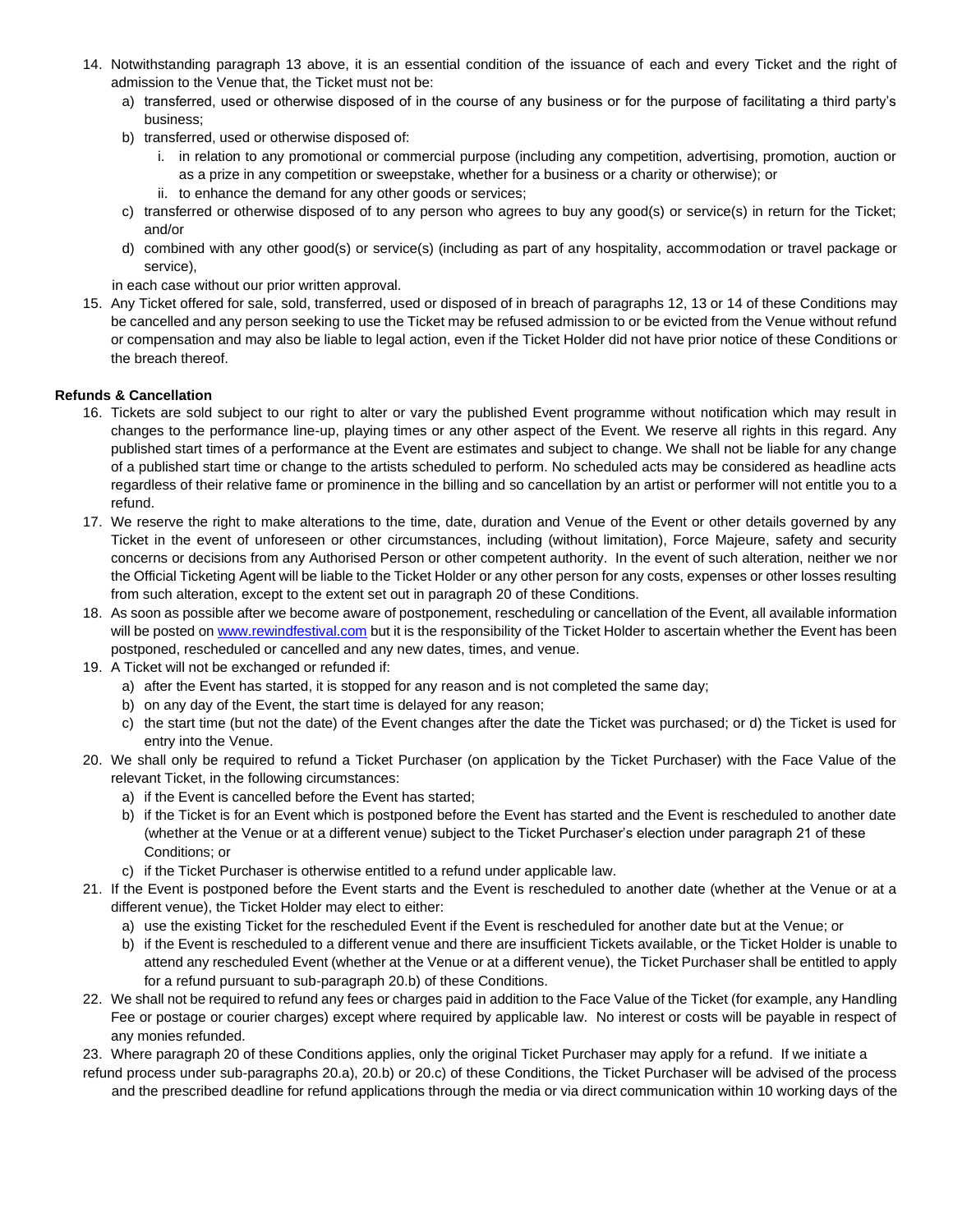cancellation or rescheduling of the Event. The Ticket Purchaser must follow the prescribed process and deadline and produce the original Ticket in order to be eligible for a refund. We shall not be required to issue a refund in relation to any Ticket which we reasonably believe has been the subject of a sale, transfer or disposal in breach of paragraphs 12 or 14 of these Conditions.

24. Promotions, deals or discounted offers are provided at our discretion. All such offers are subject to availability and may be withdrawn by us at any time. Retrospective refunds are not permitted against any offer or promotion advertised after a booking is made.

### **Venue Entry & Requirements**

- 25. These Conditions incorporate the Site Rules. If any Ticket Holder fails to comply with the applicable Site Rules, the Ticket Holder may be refused admission to or evicted from the Venue without refund or compensation.
- 26. Children under the age of 18 must be accompanied by an adult (aged 21 or over) proof of identity and age must be provided on request at the admission gate to the Venue. A maximum of 4 persons under the age of 18 will be allowed entry with each adult (aged 21 or over).
- 27. Admission to the Venue will only be authorised upon presentation of a valid Ticket and (if we and/or any Authorised Representative require) photographic proof of identity and proof of age (driver's licence or passport). One Ticket will be required for each person, regardless of age. The Ticket Holder is not guaranteed an uninterrupted and/or uninhibited view of any performance, nor is any representation or warranty given as to the quality, content or duration of the Event.
- 28. No re-admission is permitted for single day Ticket Holders. Please ensure you have everything before entering the Venue. Readmission for single day Ticket Holders may be permitted at the sole discretion of the Event security.
- 29. For the purposes of safety, security and/or checking compliance with these Conditions, each Ticket Holder shall, if requested by any Authorised Person, co-operate and comply fully with the instructions and guidelines of such Authorised Person (including by producing a valid Ticket and photographic proof of identity and proof of age (driver's licence or passport)).
- 30. A Ticket Holder may be requested to submit to a body check and/or a search of his/her possessions and/or vehicle for the purposes of locating and removing any Prohibited Item, and any refusal by the Ticket Holder may result in refusal of admission to or eviction from the Venue without refund or compensation.
- 31. We and/or any Authorised Person may refuse admission to or eject from the Venue and/or Arena without refund or compensation any Ticket Holder who:
	- a) is noticeably under the influence of alcohol, narcotics or any behaviour-modifying substance, or is behaving, or considered by any Authorised Person likely to behave, violently, harmfully or in a manner contrary to public order and/or safety;
	- b) brings or attempts to bring into the Venue, possesses or uses within the Venue or in the vicinity thereof any Prohibited Item including, without limitation, Chinese lanterns; candles; paraffin lamps; chemical toilets; sound systems; generators; glass bottles; drones; laser pens; selfie sticks; unofficial high vis jackets; potential weapons of any kind; new psychoactive substances, poppers and nitrous oxide also known as laughing gas; balloons and/or associated paraphernalia; illegal substances; fireworks; compressed gas containers; flares; air horns; smoke bombs; flag sticks; golf umbrellas; banners, signs or materials displaying political, religious, offensive or race-related messages, slogans or images; any item that an Authorised Person considers dangerous, hazardous and/or illegal or that may be used as a weapon or a missile or that may compromise or otherwise interfere with the enjoyment, comfort or safety of (or pose a hazard to) any person or security at the Venue; animals (other than guide dogs); any tripods or video camera equipment whatsoever (whether or not for personal use); any camera or other type of photographic or recording device (of any nature whatsoever and whether capturing audio, or still or moving pictures) other than for personal use; any objects bearing trademarks or other kinds of promotional signs and messages (of whatever nature) which we or any Authorised Person believes are for promotional purposes (and any Prohibited Items may be removed, confiscated and/or destroyed even if the item itself is not illegal without compensation at the discretion of any Authorised Person);
	- c) brings or attempts to bring into the Arena any food or any beverages;
	- d) brings or attempts to bring into the Venue, sells, possesses or uses within the Venue or in the vicinity thereof any sponsorship, promotional or commercial items or materials (of whatever nature) without our prior written authorisation (and the Ticket Holder may be asked to deliver up a copy of any such authorisation upon entry to or whilst within the Venue);
	- e) whilst within the Venue or the vicinity thereof, engages in any form of activity related to marketing or advertising (including, for the avoidance of doubt, ambush marketing), or conducts any commercial activity whatsoever, or offers (either for free or for sale), sells or possesses items with intent to sell (including, without limitation, drinks, food, souvenirs, clothes, promotional and/or commercial items and literature), in each case without our prior written authorisation (and any such items may be removed, confiscated and/or destroyed without compensation at our discretion and/or the discretion of any Authorised Person);
	- f) whilst within the Venue or vicinity thereof, engages in disruptive, dangerous or violent behaviour including (without limitation) throwing, casting, thrusting or propelling any object at any person, instigates violence, demonstrates racism or xenophobia, behaves in a way that any reasonable person may interpret as provocative, threatening, discriminatory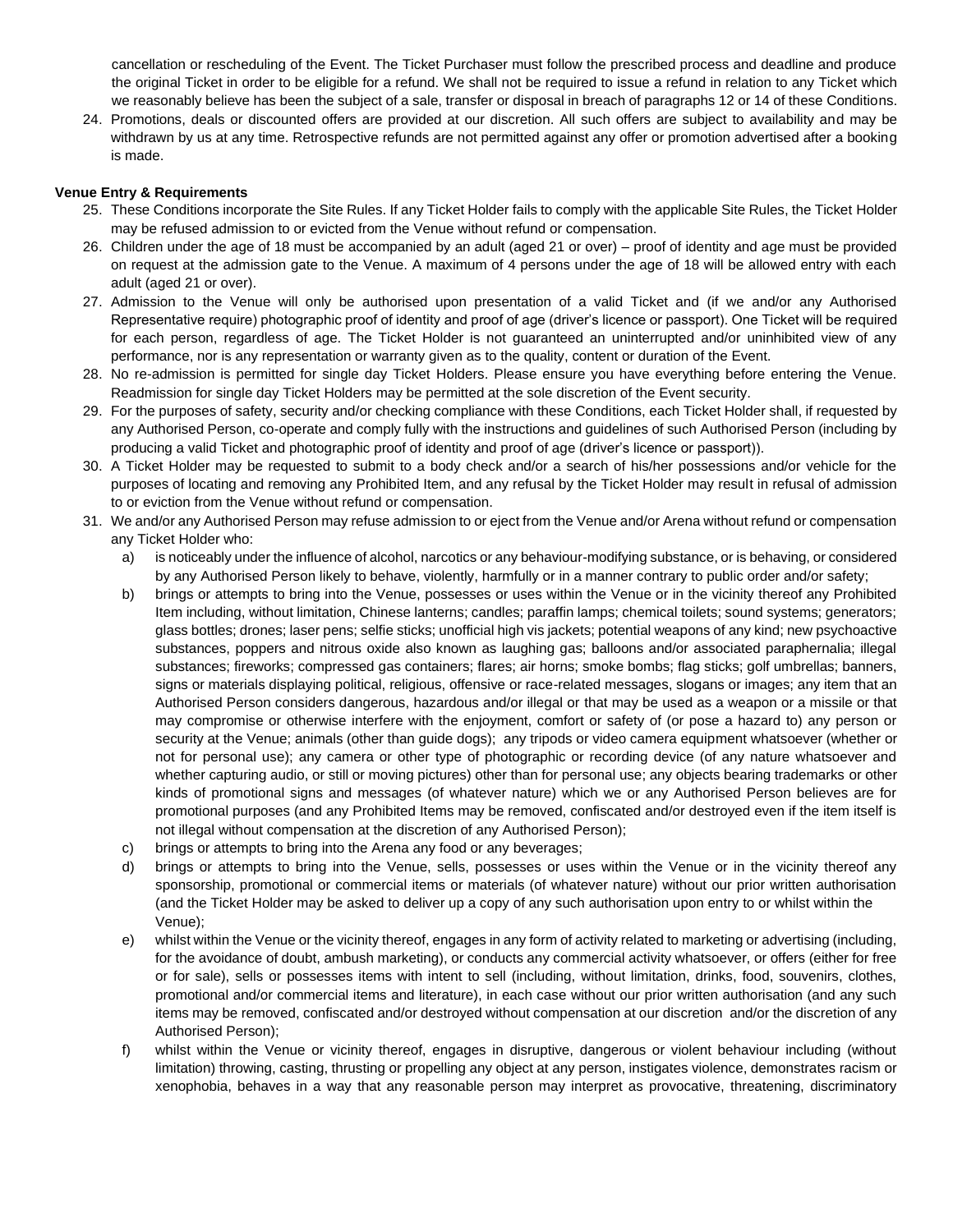and/or offensive, creates or poses any threat to the life or safety of themselves or any other person(s), or harms any other person(s) in any way, or unreasonably obstructs the viewing of other spectators;

- g) whilst within the Venue, enters or circulates in restricted access areas or other areas where that person is not allowed access to; or climbs lighting masts, fences, roofs and other apparatus or constructions;
- h) whilst within the Venue, damages, interferes with or tampers with any property of any third party;
- i) whilst within the Venue, smokes in any area where smoking is not permitted;
- j) is suspected of committing, or having committed, or being likely to commit, a criminal offence in or about the Venue; and/or
- k) whilst within the Venue or the vicinity thereof, fails to comply with instructions from us and/or any Authorised Person, or refuses a security search.
- 32. Valid Tickets will be exchanged for Wristbands on entry into the Venue. Wristbands cannot be issued until the day / date as stated on the Ticket and are only issued directly to the Ticket Holder on production of photographic ID (driver's licence or passport). It is not possible to collect Wristbands on behalf of other people and all Wristbands must be placed and secured on the individual's wrist directly by our staff. Your Wristband will be invalidated if any part of it is removed, detached, altered or defaced. Wristbands will not be reissued or replaced regardless of whether you still have your Ticket.
- 33. Ticket Holders must retain their Tickets and wear their Wristbands at all times whilst within the Venue and Tickets and/or Wristbands must be produced for inspection upon our request and/or the request of any Authorised Person. Failure to do so may result in the Ticket Holder being ejected from the Venue without refund or compensation.
- 34. The Ticket Holder is responsible for his/her own personal property brought to and into the Venue. Neither we nor the Official Ticketing Agent, the Owner of the Venue nor any Authorised Person accepts any responsibility for any loss, theft or damage of a Ticket Holder's personal property.

### **Media & Recordings**

- 35. Photographs or any other recordings of sound or images taken by a Ticket Holder within the Venue may be used for personal, private, non-commercial and non-promotional purposes only. The Ticket Holder shall not, except for personal, private, noncommercial and non-promotional purposes and in any event not for commercial gain, disseminate at any time, over the internet, radio, television and/or any other current and/or future form or type of media, any sound, image, description of the Event (in whole or in part) including (without limitation) any such content made, recorded or captured in still or moving form by mobile phones or by any other form of wireless and/or portable device, and shall not assist any other person(s) in the conduct of such activities. Any recording or transmitting equipment (including professional cameras), unauthorised photos, recordings, tapes, films or similar items may be confiscated and/or destroyed by us.
- 36. Each Ticket Holder attending the Event:
	- a) acknowledges that he/she is likely to be filmed, recorded and/or photographed and the resulting content publicly disseminated across a range of media (including social media) for promotional purposes;
	- b) acknowledges that the police and/or security staff may carry out filming for the security of Ticket Holders and the prevention of crime;
	- c) agrees that perpetual use may be made, free of charge, of his/her voice, image and likeness captured whilst present at or about the Venue (by means of live or recorded video display, broadcast, transmission or other dissemination or recording, photographs or any other current and/or future media technologies) and waives, on an irrevocable, worldwide, perpetual basis, all rights to object to such recording and the broadcasting, transmission or other dissemination thereof in any current and/or future media technologies;
	- d) acknowledges and agrees that we are the sole legal and beneficial owner of the copyright and any other intellectual property rights of any nature whatsoever in and to any recordings of sound or images taken within the Venue (including future rights to such recordings or to any works derived from such recordings) and waives, on an irrevocable, worldwide and perpetual basis, all rights (including moral rights) in and to any such recordings; and
	- e) hereby unconditionally and irrevocably grants to us a perpetual, exclusive, freely assignable and royalty-free licence to use, adapt, distribute and/or exploit, by any means and in any current and/or future form or type of media or format, any recordings taken by the Ticket Holder within the Venue in breach of paragraph 35 of these Conditions.

#### **General**

- 37. Warning Prolonged exposure to loud noise may cause damage to your hearing. Please be aware that strobe lighting, pyrotechnics, lasers, smoke machines and other special effects may be used during the Event. We strongly recommend all minors wear ear defenders and all attendees take any precautions they deem necessary.
- 38. Subject to it being stated otherwise in these Conditions or on our website, it is the responsibility of the supervisors of a child to determine whether an Event is suitable for that child to attend, and neither we nor the Venue accepts any liability or responsibility in relation to the same.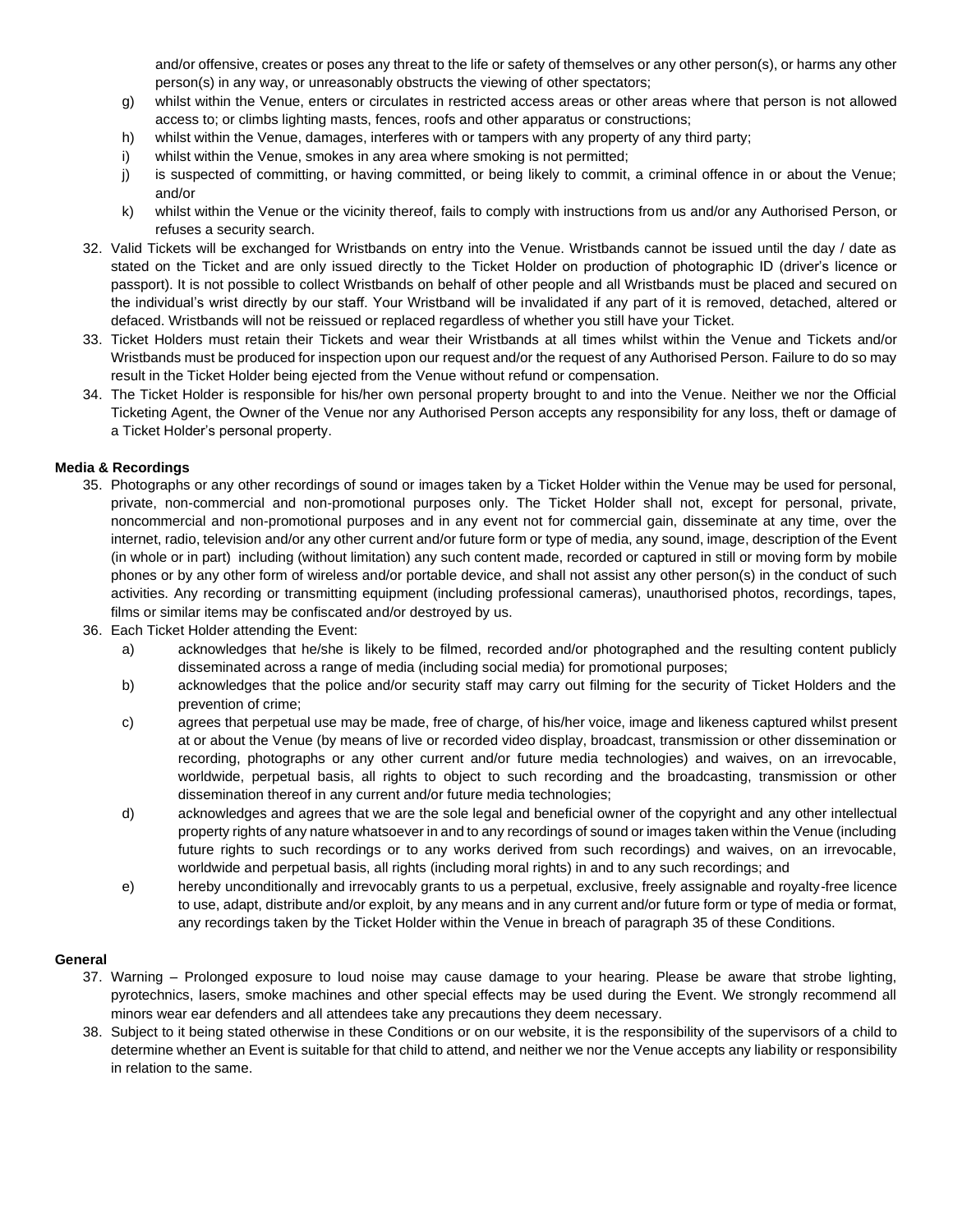- 39. No trading is allowed anywhere within the Venue or in the vicinity thereof without our prior written authorisation (and the Ticket Holder may be asked to deliver up a copy of any such authorisation upon entry to or whilst within the Venue) and the responsible Ticket Holder could be evicted from the Venue without refund or compensation.
- 40. The Event operates licenced bars and you need to be over the age of 18 to purchase alcohol at the Event. Please be aware that if we think that you look 25 years old or younger you may be asked to provide proof of age and if you are unable to do so you will not be served alcohol.
- 41. Access to each designated area within the Venue is subject to capacity and we accept no liability and will not offer any Ticket refunds if a Ticket Holder is unable to attend a specific performance listed on the schedule.
- 42. We take the needs of Ticket Holders who are disabled or who have other access requirements very seriously and actively encourage people of all abilities to attend the Event. If you have access requirements for the Event please register your requirements through access@rewindfestival.com.
- 43. Nothing in these Conditions seeks to exclude our liability or that of the owner of the Venue or any Authorised Person for death or personal injury caused by its negligence, fraud or other type of liability which cannot be excluded or limited by law.
- 44. Subject to paragraph 43 above, neither we nor the Official Ticketing Agent shall have any liability to a Ticket Holder beyond the Face Value of the Ticket Holder's Ticket. Neither we nor the Official Ticketing Agent shall be responsible to the Ticket Holder for any indirect losses or damages including, but not limited to, loss of enjoyment, goodwill and/or travel or accommodation expenses. Personal arrangements including travel, accommodation or hospitality relating to attendance at the Event which have not been purchased from us are at the Ticket Holder's own risk.
- 45. The Ticket Holder acknowledges that their personal information (as provided by the Ticket Purchaser) may be used for the purposes of the implementation of these Conditions subject to applicable law, including for administration, communication, enforcement and access control purposes, in accordance with our **Privacy & Cookies Statement**. We may share relevant information with third parties as may be generally and reasonably necessary for the proper and efficient staging of the Event.
- 46. In the event that any provision of these Conditions is declared void, ineffective or unenforceable in any respect by any competent court in any jurisdiction, that provision shall be severed to the extent necessary in that jurisdiction, and the remainder of these Conditions will remain in effect as if such provision had not been included and the validity, enforceability and/or legal effect of such remaining Conditions shall not in any way be affected or impaired thereby.
- 47. We reserve the right to make amendments to these Conditions from time to time at our sole discretion (including, without limitation, by amending or supplementing the Site Rules and/or the list of Prohibited Items). A full copy of the latest version of the Conditions (as amended, if appropriate) will be available at www.rewindfestival.com and, upon request, from us at the address set out in paragraph 48 of these Conditions. We shall notify Ticket Purchasers of such changes by email if they materially affect Ticket Purchasers' rights as a consumer.
- 48. Any information requests or other correspondence in relation to these Conditions should be addressed to: admin@rewindfestival.com.
- 49. Any breach of any these Conditions may result in the cancellation of the Ticket, the refusal of admission to the Ticket Holder to the Venue, or his/her eviction from the Venue, in each case without refund or compensation in addition to any other remedy that we may have, even if the Ticket Holder did not have prior notice of the Condition or the breach. No failure or delay by us to exercise any right (in whole or in part) under these Conditions shall constitute a waiver of that right, nor restrict any further exercise of that right.
- 50. All Tickets and Wristbands (and the copyright in all Tickets and Wristbands) remain our property. In the event of any breach of any of these Conditions by a Ticket Holder, Tickets and Wristbands must, upon the request of any Authorised Person, be delivered up to that Authorised Person. Such actions are without prejudice to other remedies which we may have.
- 51. These Conditions constitute the entire agreement between the parties and no party shall have any claim or remedy in respect of any statement, representation, warranty or undertaking, made by or on behalf of any other party in relation to these Conditions which is not already set out in these Conditions.
- 52. Any person (other than us, the Official Ticketing Agent, the owner of the Venue or any Authorised Person) not party to these Conditions shall have no rights under the Contracts (Rights of Third Parties) Act 1999.
- 53. These Conditions will be governed by and interpreted in accordance with English law. Any dispute arising from or in connection with these Conditions or a Ticket Holder's attendance at the Event will be submitted to the exclusive jurisdiction of the English courts. Notwithstanding the foregoing, we reserve the right to pursue any legal proceedings in a competent court in the defendant's domicile, which proceedings shall be governed by and interpreted in accordance with English law.
- 54. These Conditions shall not affect a person's statutory rights as a consumer. For further information about your statutory rights contact Citizens Advice or the Department for Business Innovation and Skills.
- 55. To the fullest extent permissible in law, we shall be entitled to assign all and any of our rights and obligations under these Terms and Conditions, provided that your rights are not adversely affected.

## **Definitions**

56. When used in these Conditions, the following capitalised terms shall have the following meanings:

**"Arena"** means the area(s) within the Venue where performances will take place at the Event;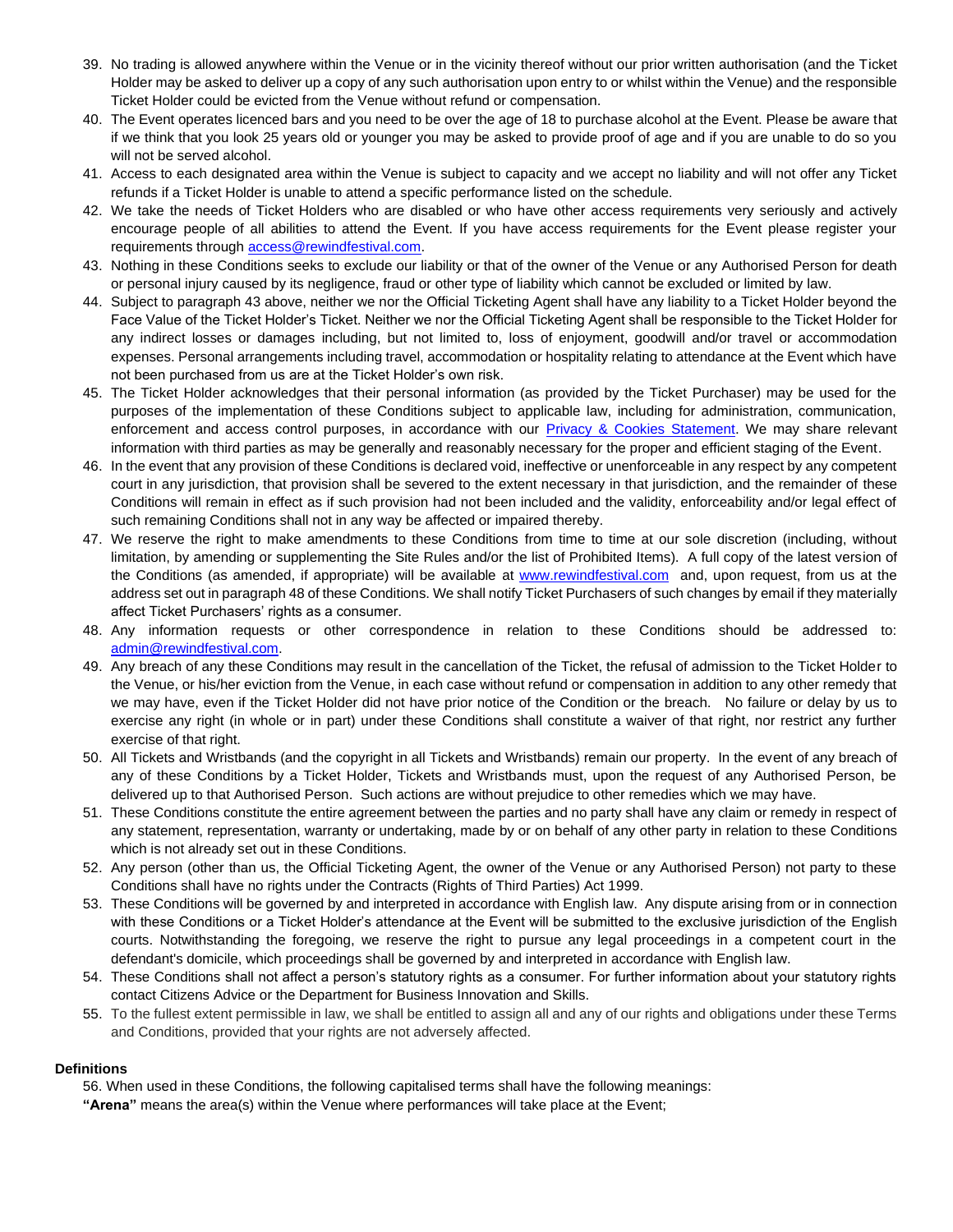**"Authorised Person(s)"** means collectively all Event management, Venue management, Police, public bodies and agencies responsible for safety and security in connection with the Event or the Venue, and their respective staff, officials, representatives, officers and volunteers;

**"Conditions"** means these terms and conditions and the Site Rules which are incorporated into these Conditions by reference, together with any amendments or updates to the same issued by or on our behalf from time to time;

**"Event"** means any of the following: Rewind Festival (Scotland), Rewind Festival (North) or Rewind Festival (South);

**"Face Value"** means the specified price of the Ticket only (including United Kingdom value added tax thereon) as stated on the relevant Ticket, and excludes any Handling Fee (or part thereof) or other fees or charges paid by the Ticket Purchaser in respect of that Ticket (including postage or courier charges);

**"Force Majeure"** means any cause beyond our control including, without limitation, an act of God, war, insurrection, riot, civil disturbances, acts of terrorism, fire, explosion, flood, royal mourning, national mourning, theft of essential equipment, malicious damage, strike, lock out, weather, third party injunction, national defense requirements and/or acts or regulations of national or local governments, or the threat of any of the aforementioned;

**"Handling Fee"** means the fee payable per Ticket transaction or order, charged in addition to the Face Value of the Ticket, for the processing and delivery of Tickets in that transaction or order (including United Kingdom value added tax thereon);

**"Official Ticketing Agent"** means our official appointed ticket agent(s) for the Event, acting as our agent;

**"Original Sale Price"** means the specified price of each Ticket plus any Handling Fee (or part thereof) and other charges necessary to effect the sale or trade of that Ticket (including postage or courier charges);

**"Prohibited Item(s)"** means any items which we or any Authorised Person deem to be dangerous or inappropriate including (without limitation) those items specified in sub-paragraphs 31(b)(c) and (d) of these Conditions and any further items listed at www.rewindfestival.com from time to time;

**"Site Rules**" means all rules relating to the Venue made known to you by us or by any third party on our behalf whether in writing, online or otherwise (including on display at the Venue);

**"Ticket"** means any ticket (whether a hard copy ticket or an e-ticket) evidencing a personal revocable licence from us for an individual to attend the Event and the Venue in accordance with the details indicated thereon;

**"Ticket Holder"** means any individual possessing, holding or using a Ticket, including (without limitation) the Ticket Purchaser or any person to whom the Ticket was issued or transferred;

**"Ticket Purchaser"** means the individual who has purchased a Ticket or Tickets through the Event's official ticket programme;

**"Venue"** means the entire premises of either Scone Palace (in respect of Rewind Scotland), Capesthorne Hall (in respect of Rewind North) or Temple Island Meadows (in respect of Rewind South) where the Event is scheduled to take place including all adjacent and surrounding areas used or controlled by us in connection with the staging of the Event, including without limitation any car park and camping sites; and

**"We"** means Rewind Festival Limited (08915210);

"**Wristband"** means any valid wristband given to a Ticket Holder in exchange for their Ticket at the Event, which may be embedded with an RFID chip if it's a cashless Event.

## **Camping**

- 1. Camping at the Event is only permitted provided you purchase an appropriate Ticket. Anyone found camping without an appropriate Ticket and/or Wristband will be removed.
- 2. Campers should pitch tents in designated camping areas only and stay out of fire lanes and other working areas. Trailer tents are not allowed on the campsite.
- 3. Your tent must be of an appropriate size to reflect the number of people associated with your booking. If you bring an excessive number of tents and/or any oversized tent(s), you may be refused entry to the camping field and/or we may ask you to remove or relocate any or all tents (and we reserve the right to remove them ourselves).
- 4. You may bring in addition to your tent, structures with a maximum size of 3m x 3m. We reserve the right to refuse to allow or require the removal of any structures which are too large or which we believe may cause a health and safety risk.
- 5. We will not be liable for any failure to provide any advertised facilities within the camping area
- 6. We do not accept any responsibility for theft, damage, loss or breakage to any of your property which you choose to bring and/or leave at the campsite. All items brought to a campsite are brought and left at your own risk.
- 7. For safety reasons, we will not permit any gas canisters, nitrous oxide, cylinders or petrol cookers or aerosols over 600g into the campsites, or anywhere in the Venue. You cannot cook within the Venue other than within the campsite. Items which may be used to cook within the campsite are subject to licence which may change on an annual basis. Please check with us before bringing any cooking equipment onsite or using any such cooking equipment.
- 8. The Event has a no naked flame policy. Any fires; flares; fireworks; Chinese Lanterns etc. will be extinguished and the responsible Ticket Holder could be evicted from the Venue.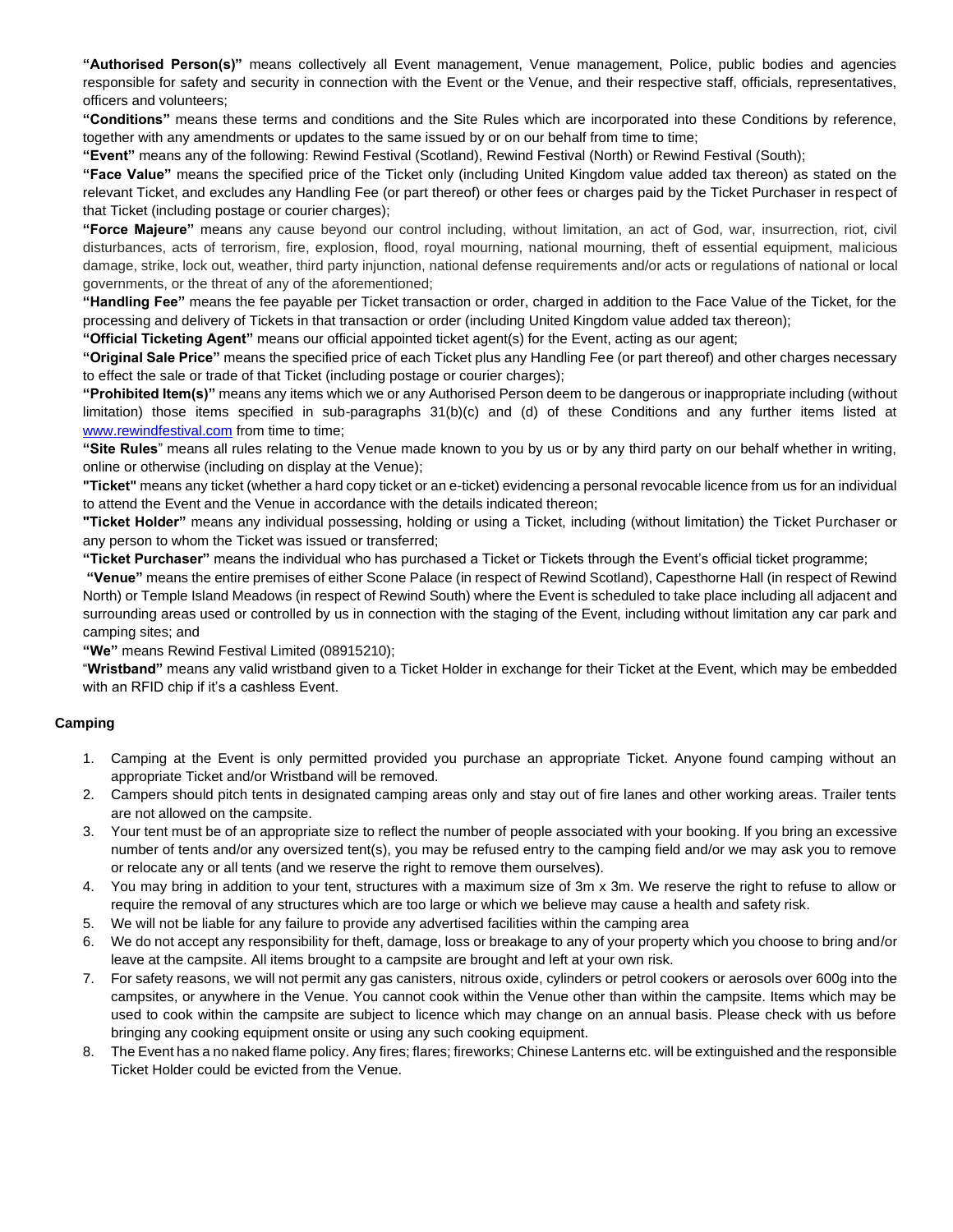- 9. You are permitted to bring your own pre-cooked food and soft drinks for your own consumption in the campsites but not for resale. In addition, you are only permitted to bring a reasonable amount of alcohol for personal consumption (which must be in cans or decanted into a plastic bottle) into the campsites. Glass is strictly prohibited. No food or drink can be taken from the campsite into the Arena.
- 10. You will indemnify us against the full value of any loss damage or excessive soling to the Venue howsoever caused, unless caused by us or an Authorised Person.
- 11. We will not be responsible for any claims for the injury to persons or loss or damage to property howsoever caused unless such injury or damage was caused by faulty material or workmanship or negligence on our part or that of an Authorised Person.
- 12. You must leave the camping area by 12pm on the Monday immediately following the Event at the latest.

# **Boutique Camping**

- 1. All standard camping terms and conditions are applicable in addition to the Boutique Camping specific terms outlined in this section.
- 2. The price of accommodation purchased through us or our Official Ticketing Agent is fully guaranteed at the time that it is booked (subject only to the correction of errors). We reserve the right to correct errors in both advertised and confirmed price. We also reserve the right to amend prices with regard to changes in the external supplier costs (subject only to new bookings or items on current bookings that have not yet been paid for).
- 3. When you confirm your accommodation booking you guarantee that you accept and accept on behalf of your party these Conditions and have read the important information relating to your accommodation. These along with your booking confirmation comprise your agreement with us and all those listed on the accommodation booking on behalf of whom the party leader is acting.
- 4. No variations to the Conditions shall be valid unless agreed by us and our Official Ticketing Agent in writing.
- 5. When you confirm your booking you also agree to our and our Official Ticketing Agent processing personal information you supply relating to you and your group in order to provide you with the services booked.
- 6. The accommodation booking dates are as stated on our booking confirmation and do not necessarily apply just to the festival dates.
- 7. We and the Official Ticket Agent are not responsible for your travel to and from the accommodation location or for any expenses including travel, accommodation, subsistence or loss of earnings caused by delays howsoever caused.
- 8. Only those people named on your booking confirmation can use the accommodation (or other service) arranged by us. You are not permitted to share accommodation with anyone else other than those on your booking.
- 9. The party leader and all guests:
	- a) undertake not to tamper with the structure or any part of the purchased accommodation;
	- b) undertake not to use any lighting, heating, cooking or other gas or electrical appliances within or close to the purchased accommodation;
	- c) undertake to abide by local regulations (including those relating to noise);
	- d) will inform us or an Authorised Person of any issues with the purchased accommodation before use; and
	- e) indemnify us against the full value of any loss damage or excessive soiling howsoever caused, unless caused by us or an Authorised Person.
- 10. You are liable for the cost of any damage or loss and we, our Official Ticketing Agent and/or our suppliers shall be entitled to recover costs from you if necessary. A deposit or secure credit card may be required at our discretion.
- 11. The party leader shall be liable in the first instance for any claims against the party and be responsible for resolving all disputes directly with us or the relevant supplier.
- 12. Extra members may be added to your booking at any time, subject to availability and any additional payment being made. Up until the balance due date, upgrades may be purchased subject to availability and price difference charges.
- 13. In order to make any changes to your booking please contact us at ticketing@rewindfestival.com. All requests are subject to availability, restrictions of supplies and the payment of an administration fee. If a change is possible you will be notified of any costs and sent confirmation on completion.
- 14. We reserve the right to make alterations to and correct any errors to the accommodation details before and after your booking has been confirmed.
- 15. In the event that it is necessary to lower the class (based on our rating system) of your booked accommodation or cancel your booking we will notify you. In the event that this happens you can choose to:
	- a) accept the changed arrangements as notified to you by us;
	- b) cancel your accommodation booking and (where we are not able to offer you an equivalent substitute) receive a refund of all monies paid to us; or
	- c) accept the cancellation (if applicable) and receive a refund of all monies paid for the accommodation.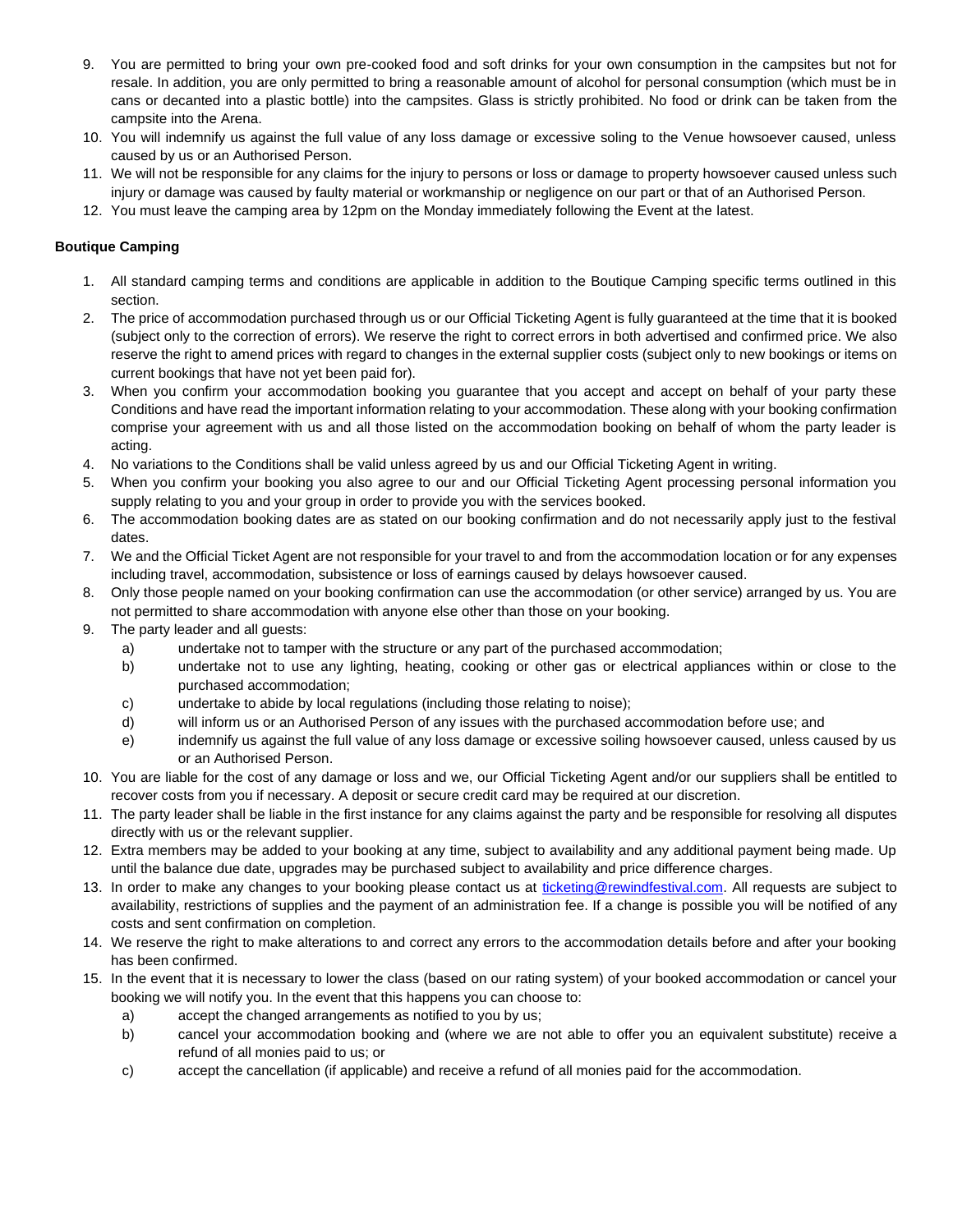- 16. You will have no right to cancel and/or receive a refund in the event that operational changes (including but not limited to changing your accommodation to another of the same or higher standard or any other change not listed in paragraph 15 above) are made to your booked accommodation.
- 17. We will not be liable for any costs or expenses you incur as a result of any change in or cancellation of the accommodation, and our liability is limited to the price of the accommodation.
- 18. If we initiate a refund process under sub-paragraphs 20.a), 20.b) or 20.c) of the Ticket Conditions above, we will also offer a refund (up to the price paid for the accommodation booked) for any accommodation that has been booked and paid for.
- 19. We will not be liable to pay any refund for the cost of accommodation booked where no refund is payable to the Ticket Purchaser under the Ticket Conditions.
- 20. We do not accept any responsibility for theft, damage, loss or breakage to any of your property which you choose to bring and/or leave in the accommodation. All items are brought and left at your own risk.

### **Campervans & Caravans**

- 1. All standard camping terms and conditions are applicable in addition to the Campervan and Caravans specific terms outlined in this section.
- 2. Entry to the campervan and caravan field is only possible with the advance purchase of a campervan (standard or whopper) or caravan pass as well as a Weekend Camping Ticket. One pass is required per campervan or caravan. A "standard" pass will enable you to bring a campervan or caravan measuring 6 metres or less in length from the front to the rear of the vehicle and a "whopper" pass will enable you to bring a campervan or permitted live-in vehicle measuring between 6 and 12 metres in length from the front to the rear of the vehicle.
- 3. The campervan or caravan pass will not grant the holder entry to the Event. The holder of a campervan pass will be denied entry to the Venue if they are not in possession of a Ticket and/or Wristband.
- 4. Campervan or caravan passes (standard and/or whopper) should be purchased in advance from our website.
- 5. Campervan or caravan passes are non-transferable and non-refundable.
- 6. We reserve the right to search all vehicles upon entry.
- 7. Campervans or caravan (including their contents) are brought and left at your own risk.
- 8. Neither we, nor the Official Ticketing Agent accepts any responsibility for theft, damage, loss or breakage to your campervan or caravan (or its contents).
- 9. For the purpose of campervan or caravan pass holders in the field only, chemical toilets and gas canisters up to 13kg shall be removed from the list of Prohibited Items in paragraph 31(b) of the Ticket Conditions. Please note that generators continue to be a Prohibited Item in the field.
- 10. The field is for the use of purpose built live in vehicles only. Vans, buses and/or coaches are strictly prohibited.
- 11. Room for purpose built live in vehicles is limited at the Venue. If you purchase a standard campervan pass, you will be parked in a pitch that is 9 metres wide by 6 metres long to include your campervan, all awnings and/or extra tents. If you purchase a whopper campervan pass, you will be parked in a pitch that is 9 metres wide by 12 meters long to include your campervan, all awnings and/or extra tents. If you purchase a standard caravan pass you will be parked in a pitch that is 9 metres wide by 6 metres long to include your caravan, all awnings and/or extra tents It is your responsibility to ensure all vehicles and tents fit into this area. If your vehicle, awnings and/or extra tents do not fit within the standard/whopper area, you may be refused entry to the field and/or charged an additional fee. Items found outside of your area by us or an Authorised Person are liable to be removed from the Venue with no compensation payable.
- 12. Personal photographic identification will be requested upon entry into the campervan/caravan section of the Venue.
- 13. Electricity hook ups are available if purchased in advance from our website or, subject to availability, whilst at the Venue. Water hook-ups are not available.

#### **Parking**

- 1. Only customers holding a valid Parking ticket will be permitted to use the parking facilities.
- 2. Parking tickets can be purchased online through our website, in which case you will be sent a car park ticket in advance to display in your vehicle on entry.
- 3. You can purchase tickets on the day (subject to availability and an increase in price), but we strongly recommend buying tickets online in advance due to limited availability.
- 4. Price and availability information is subject to change without notification. Parking tickets are cheaper when purchased in advance.
- 5. Parking ticket holders are entitled to one car parking space per ticket. The parking ticket must on display in your vehicle at all times.
- 6. We reserve the right to search all vehicles upon entry.